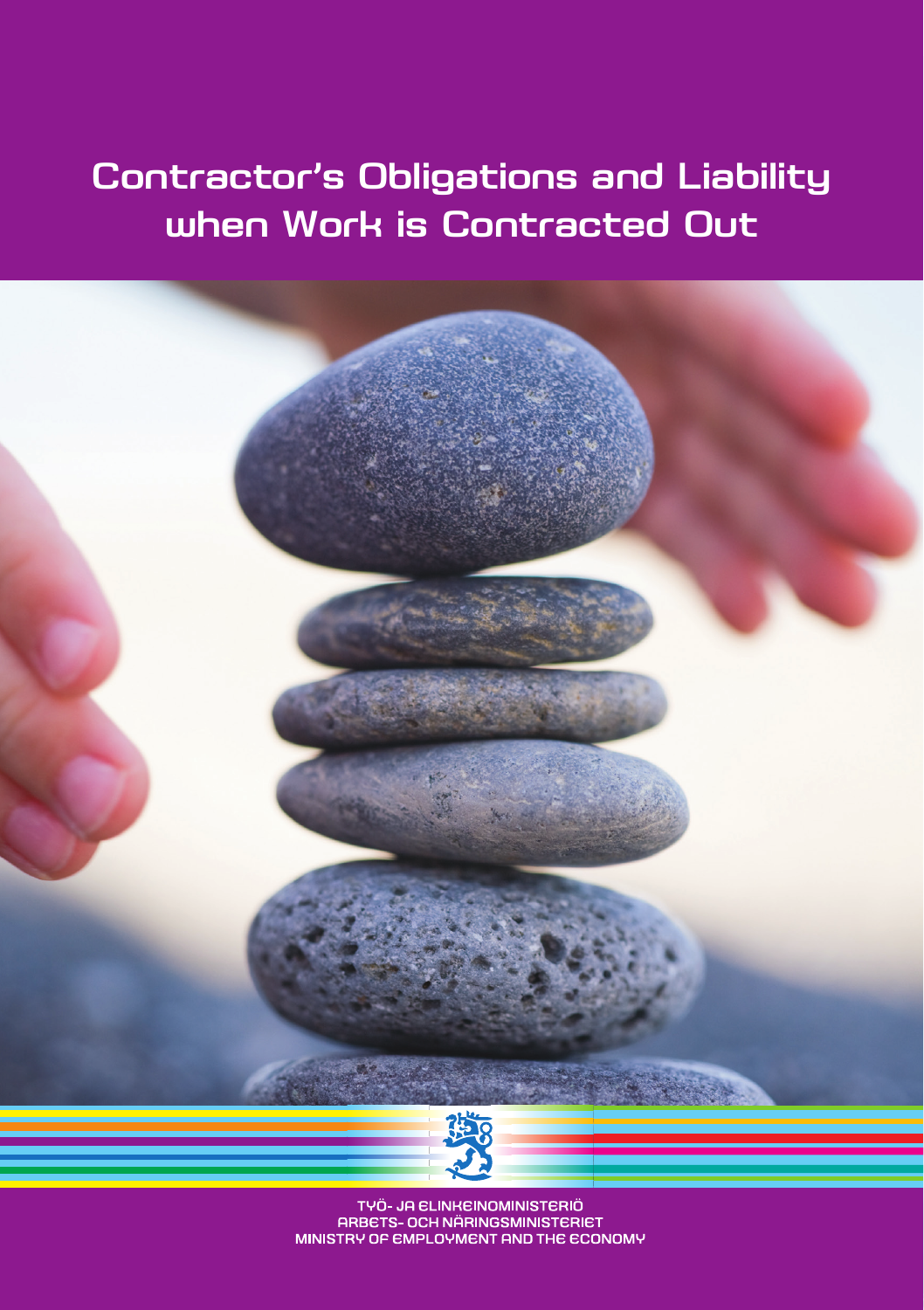### **Introduction**

There are many ways of combating the nega tive effects caused to enterprises by the "grey" or undeclared economy and unhealthy competi tion. The Act on the Contractor's Obligations and Liability when Work is Contracted Out (1233/2006, Contractor's Liability Act) is applied in situations where temporary agency workers or subcontracting are used. The ordering party is under the obligation to check a contracting partner's ability to discharge their statutory obligations. At the same time is ensured that the subcontractors and agencies hiring out workers discharge their obligations as employ ers. The obligations laid down are also intended to ensure that the minimum terms of the employment relationship are fulfilled, also in the case of subcontracted and temporary agency workers.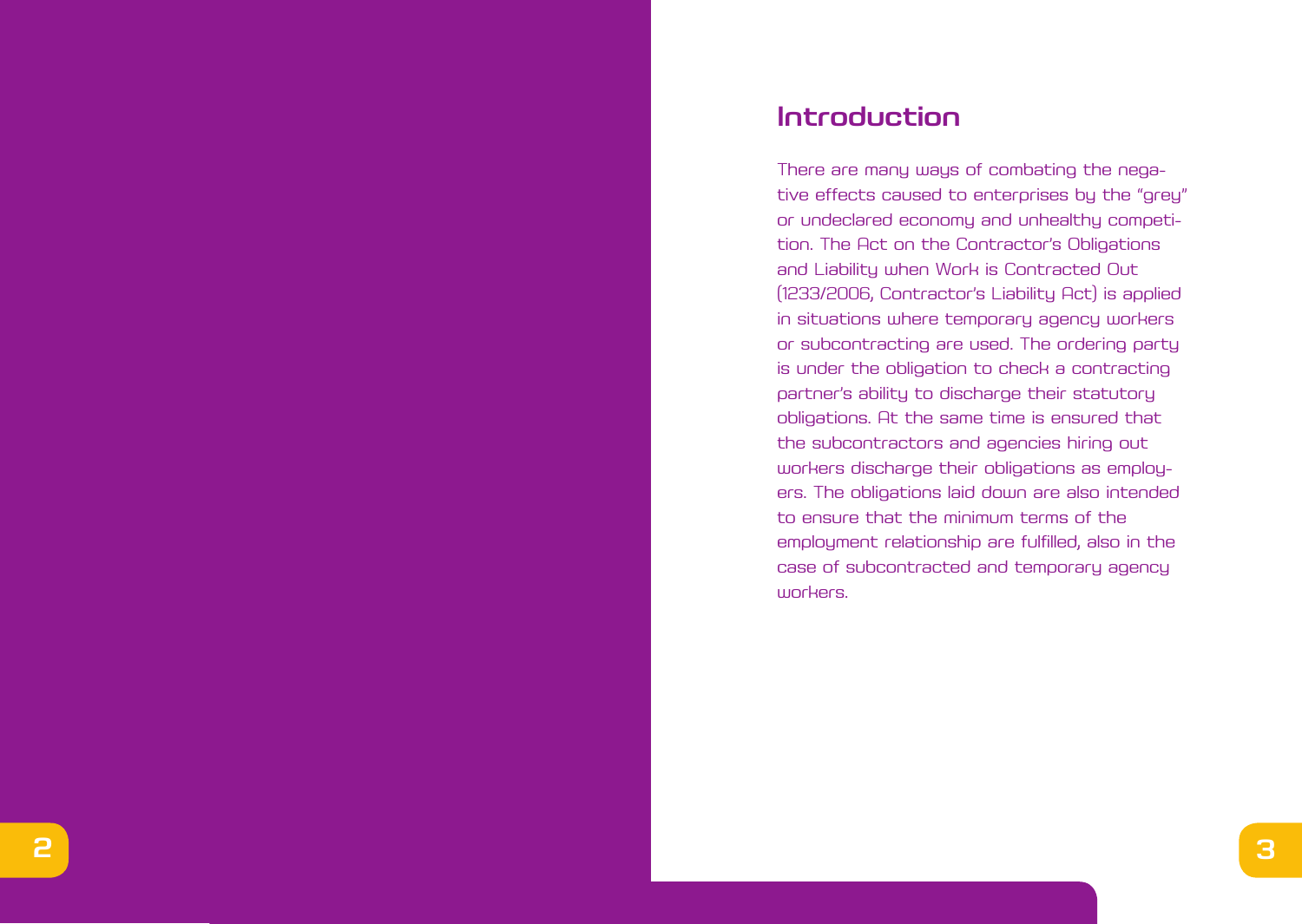# **1 What or who is a contractor?**

The contractor is a trader that uses temporary agency workers or subcontracted workers.

The contractor means any trader obliged to submit a start-up notification under the Trade Register Act. These include general or limited partnerships, limited companies, cooperatives, housing companies, mutual insurance companies, cooperatives, savings banks, state enterprises, non-profit associations and foundations and private traders that have permanent premises for carrying on their operations or have in their service at least one employee. The contractor may also be a foreign foundation or organisation that establishes a branch in Finland or a European Company (SE).

The state, municipalities, joint municipal authorities, parishes and other juridical bodies may also be contractors. The contractor may also be a similar foreign enterprise when operating in Finland. As a general rule, the Contractor's Liability Act does not apply to those engaged in agriculture or fishing or to private households.

# **2 When is the Act applied?**

The Act is applied to work done in Finland. In addition it is applied to work done on board vessels sailing under the Finnish flag, even when the vessel is not in Finnish waters when the employee accompanies the vessel.

The Act applies to a contractor, *who uses temporary agency workers*. A temporary agency worker refers to an employee who has signed an employment contract with an employer who has assigned the employee with his or her consent for the use of another employer. The employer of temporary agency workers may operate in Finland or abroad.

The Act will be applied to a contractor *in certain employment situations based on a subcontract* provided that

The contractor and the contracting party have a subcontract on an agreed work outcome against compensation.

Employees in the service of a contracting party that has signed a subcontract are working for the contractor. Although the contractor need not be an employer, the other contracting party who has signed a subcontract with them is required to be an employer.

The work is performed at the contractor's premises or work site. Normally the contractor's own employees also work at the contractor's premises. Subcontract work in which separate parts or materials or programmes are produced at the premises of the employer who has signed the subcontract, to be further assembled or processed at the contractor's premises, do not come under the scope of the Act. The contractor's work site may, however, be located elsewhere than at their premises. There are work sites of this kind in the construction, transport and haulage industries and in services where the service is produced at the premises of the service buyer or user.

The work to be performed under a subcontract relates to the work tasks normally carried out in the course of contractor's operations. For this reason the tasks such as subcontracting of legal, educational, advertising and catering services remain outside the scope of application of the Act, unless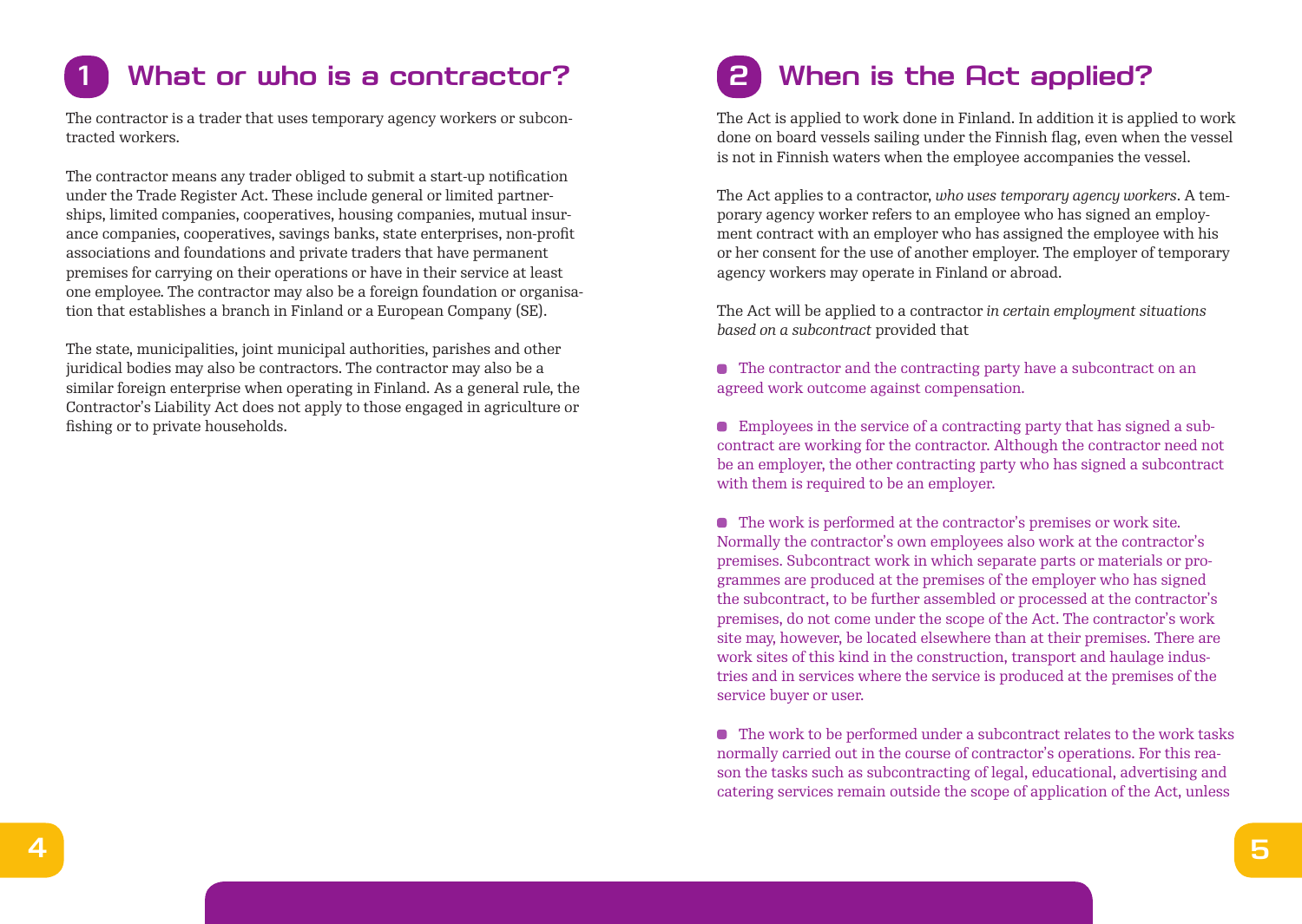the companies concerned themselves operate in these sectors. Workplace catering, occupational health care and security services do not usually relate to the contractor's own sector. On the other hand, cleaning and generally also servicing and maintenance of equipment and premises can be regarded as being related to the jobs normally performed by the contractor enterprise.

The Act applies to all construction activities, including, besides housing construction, maintenance and repair of buildings and civil engineering. In construction activities, the Act applies to all contractors for the work that operate in a common workplace. It also applies to all those contracting out part of the work, regardless of whether the contracting party is an employer or not.

Small subcontracts and contracts on the use of temporary agency workers are excluded from the scope of application of the Act by setting limit values.

#### **The Act is not applied if**

- The total duration of the work for which a temporary agency worker or workers are hired does not exceed 10 working days.
- The value of compensation in the case of a subcontract, excluding VAT, is less than EUR 9,000.

The obligations to check cannot be avoided by breaking the contract up into parts that remain below the given limit values. The work is considered to have continued without interruption if the work or work outcome performed for the contractor is made up of successive, uninterrupted fixedterm contracts or with only short breaks between the contracts.

### **3 Content of the contractor's obligations to check**

The aim of the contractor's obligation to check is to give the contractor as accurate information as possible on whether the contracting party is reliable and whether it intends to act in compliance with the law.

The contractor must obtain the information mentioned in the Act before concluding the contract. The employer of temporary agency workers and the other contracting party to a subcontract are under an obligation to provide the contractor with this information. If the contractor does not obtain the information until later, the contractor has neglected the obligation to check, unless the contract has an escape clause in case the contractor would not have signed the contract on the basis of the information subsequently provided.

#### **The obligation to check concerns the following information:**

- Information on whether the enterprise is entered in the Prepayment Register under the Prepayment Act, the Employer Register and the VAT Register under the Value Added Tax Act.
- An extract from the Trade Register, or similar information obtained from the Trade Register, showing the date on which the company was registered, its line of business, board of directors, other management, authorised signatories, auditors, personal details of responsible persons, and information on whether the last final accounts were submitted to the registration authority in compliance with the law.
- An account showing that the company has no tax debt entered in the public Tax Debt Register, or an account of the amount of tax debt provided by the authorities.
- Certificates of pension insurances taken out for employees and of pension insurance premiums paid, or an account that a payment agreement on outstanding pension insurance premiums has been made. These certificates are issued by pension institutions. From the employees' point of view, payment of employment pension contributions is crucial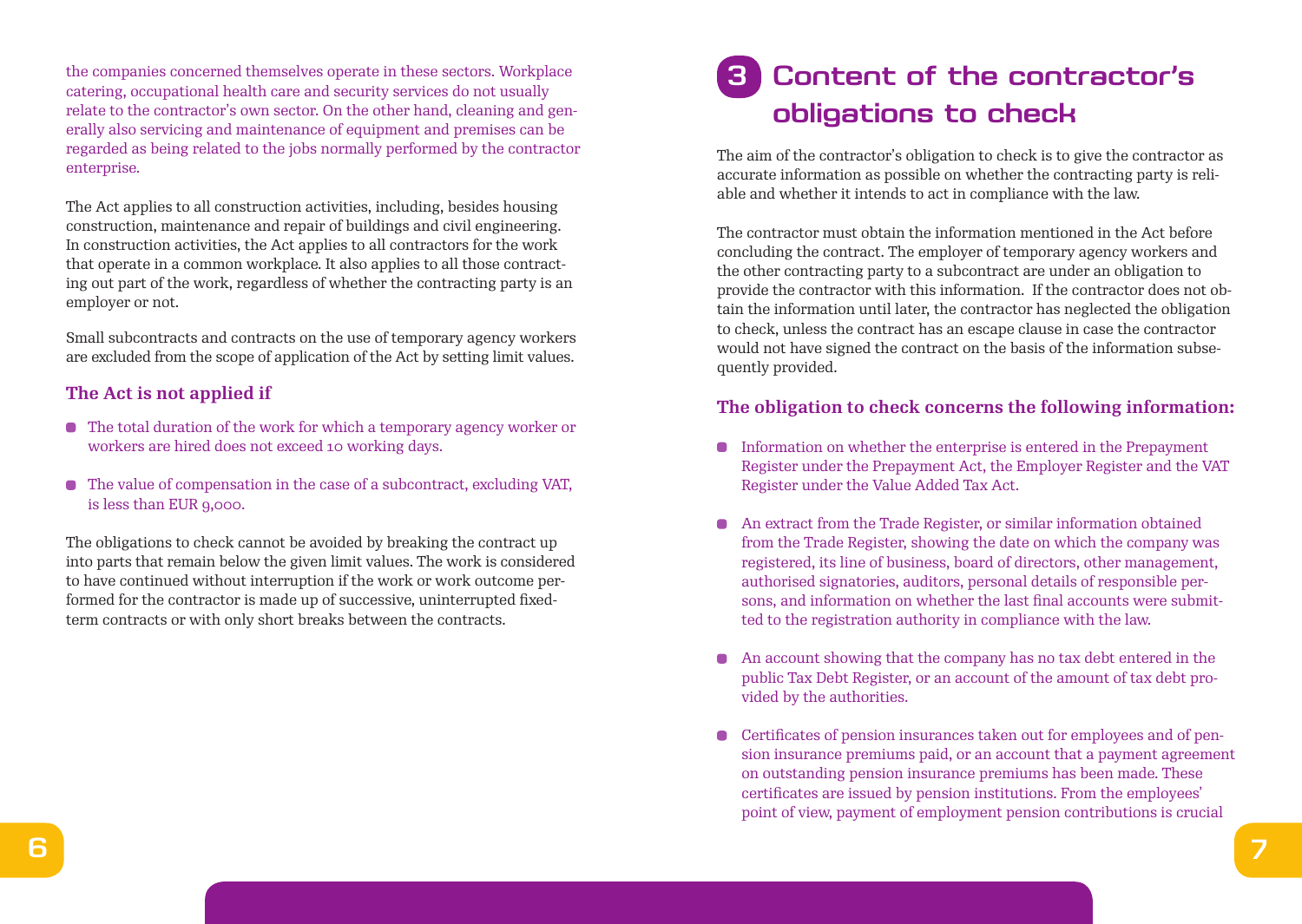evidence that the employer is able and willing to take the responsibilities relating to the work, such as paying social security contributions. Here, too, the situation of an enterprise that has defaulted on payments is taken into consideration. If the enterprise intends to pay the arrears, it can prove its intention by arranging a payment plan and observing it.

- An account of the applicable collective agreement or the principal terms applicable to the work. An applicable collective agreement may be a collective agreement binding on the employer, a generally applicable collective agreement or another collective agreement applied by the employer in practice. The account of the principal terms of the employment covers, among other things, the employee's main tasks, the wage payment period, regular working hours, determination of annual leave and period of notice of dismissal. As regards information on wages, it is sufficient that the information describes how the wages and the different components are determined. It is not the intention to disclose personal details of wages to the contractor.
- An account of the provision of occupational health care. The obligation may be discharged by submitting to the contractor an agreement on the provision of occupational health care services, or a written account by the contracting party showing that statutory occupational health care services are provided. This account must state at least where the workers will be provided with the agreed occupational health care services. If at the moment of concluding the contract the contracting party was not yet under an obligation to provide occupational health care services, it must give to the contractor an account of how it intends to provide them.
- A certificate of employment accident insurance. Under the Employment  $\bullet$ Accidents Insurance Act, employers must take out accident insurance for workers who have a contractual employment relationship with them. In construction activities, the contractor must obtain information showing that the contracting party has a valid insurance policy for its workers. Certificates of insurance policies and their content are issued by insurance companies.

Foreign contracting parties must provide the contractor, in a way that is understandable to the contractor, with information similar to that in the accounts and certificates mentioned above. Information to be checked primarily includes an extract from a register complying with the legislation of the country where the enterprise is established, or a declaration or certificate on oath that the party is engaged in trade or business.

If in the state where the foreign company is based there is no reliable information available that is similar to a tax debt certificate, for example, or if the company is not obliged to take out pension insurance for its workers, it must provide the contractor with a reliable account of this. Similarly, information relating to social security provision by the foreign company must be presented in some generally accepted way, such as by providing an account of insurances taken out by the company.

If the accounts or certificates mentioned above cannot be submitted because they do not exist, the contractor has the right to accept and the contracting party to provide the information in some other way that can be generally considered sufficient.

Foreign contracting parties with a Finnish business ID must also provide the information entered in the Prepayment Register, the Employer Register and the VAT Register, and the information on tax debt described above.

If the foreign contracting party posts workers to Finland, the contractor must obtain information on the posted workers' social security cover before starting the work under the contract at the latest. For EU and EEA Member States, foreign employers posting workers may be requested to provide an A<sub>1</sub> or E<sub>101</sub> certificate. When concluding the contract, the contractor must require that, for workers posted after the work under the contract has been started, the contracting party submit certificates of social security before the posted workers start the work.

 $\bullet$  In construction activities, the contractor is under a constant obligation to ensure that the workers have social security cover.

Provisions on the obligations of the contractor and the contracting party in situations where workers are posted to Finland by a company established in another country are laid down in the Posted Workers Act (1146/1999).

Examples of these include tilaajavastuu.fi, the ePortti Internet service, Suomen Asiakastieto Oy and the Construction Quality Association (Rakentamisen Laatu RALA ry).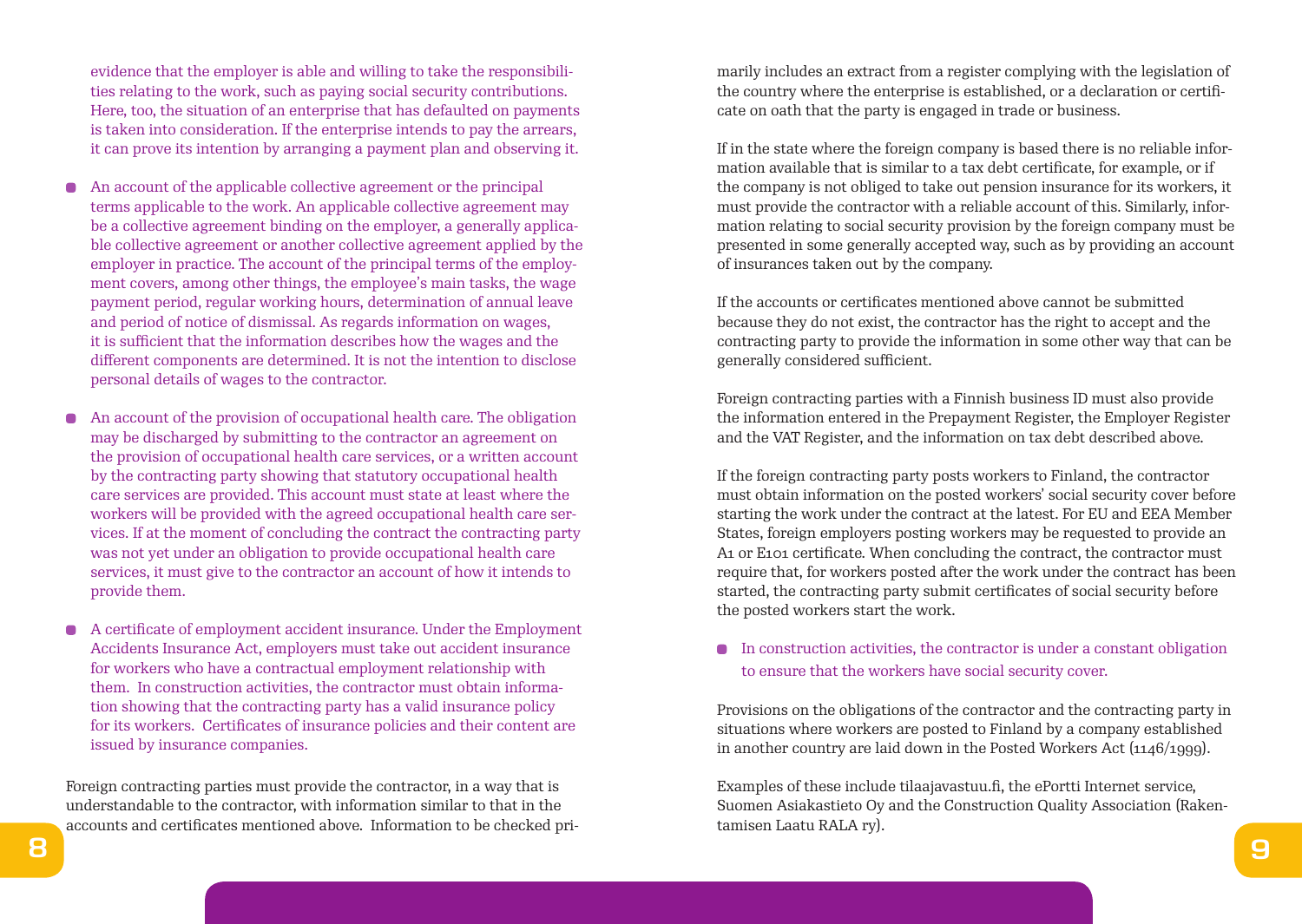#### **Accounts need not be requested when trust is based on the fact that**

- The contracting party is a state, a municipality, a joint municipal autho- $\bullet$ rity, a parish, a parish union, the Social Insurance Institution of Finland, the Bank of Finland or some other public body mentioned in the Act.
- The contracting party is a public limited company (plc) under the Limit- $\blacksquare$ ed Liability Companies Act, a state enterprise, a company under private law wholly owned by a municipality, or a similar foreign organisation or enterprise.
- The operations of the contracting party are established. The primary  $\blacksquare$ condition to be fulfilled in this, too, is that the contractor has good reason to rely on the contracting party. The established nature of the operations is considered a factor contributing to trust when the enterprise has factually been engaged in business for at least three years.
	- In construction activities, the obligation to check must be discharged regardless of whether the operations of the contracting party are well established or not.
- The contractor's and the contracting party's contractual relationship can be considered established. Earlier experiences of operations subject to contract between the parties are factors that increase trust. An established contractual relationship between the contractor and the contracting party is not required to be quite as long in duration as in the case of established operations, because it is easier during a contractual relationship to establish that other party discharges their obligations. A contractual relationship can be considered established after about two years, if during the said period the contractor and the contracting party have in practice concluded contracts.
	- In construction activities, the obligation to check must be discharged regardless of whether the operations of the contracting party are well established or not.
- Other equivalent reason. Here too, the general criteria for applying the law must be met and equivalent reason must be interpreted in a narrow sense. Another equivalent reason may, for example, be the size of the enterprise, if on that basis, the public reliability of the contracting partner could be compared to that of the enterprises referred to above.

If a contract in force for more than 12 months has been signed between the contractor and contracting parties, the contracting party must provide the contractor at 12 month intervals, also during the contractual relationship, with certificates of taxes and pension insurances. Failure to comply with this provision will not result in the consequence imposed for negligence of the obligation to check. This is due to the fact that contracts do not usually include escape clauses in case one of the contracting parties is no longer eligible for registration with an authority or has failed to pay employer's contributions.

In order to ensure that the information describes the current state of an enterprise as well as possible, it may not be *more than three months old*. The contractor must ensure that they have all the information and accounts referred to above at their disposal before signing a contract, when the contract is being concluded for the first time. However, such information and accounts are not needed if the contractor signs a new contract with the same contracting party during the period that the information is still valid.

If the contractor concludes a new contract with the same contracting party before 12 months has elapsed from the date of discharging their obligation to check for the first time, the contractor is not obliged to check the information again. Contractors who are committed to a contractual relationship do not always have the same opportunities to withdraw from a contract as those considering a new contract. For this reason, contractors still have an obligation to check if they have reason to believe that changes requiring a review have taken place in the circumstances of the contracting party. Such reasons may include, for example, the fact that an owner or responsible person in the enterprise has been barred from conducting business, a criminal investigation that has become public, or reasonable doubts presented by a personnel representative that the contracting party has violated their obligations as an employer.

The contractor must keep the information concerned for *at least two years*  from the date on which the work referred to in the contract has been completed.

Some of the information that falls within the scope of the obligation to check is not in the public domain. From the perspective of continuing business operations, it is important that information concerning on enter-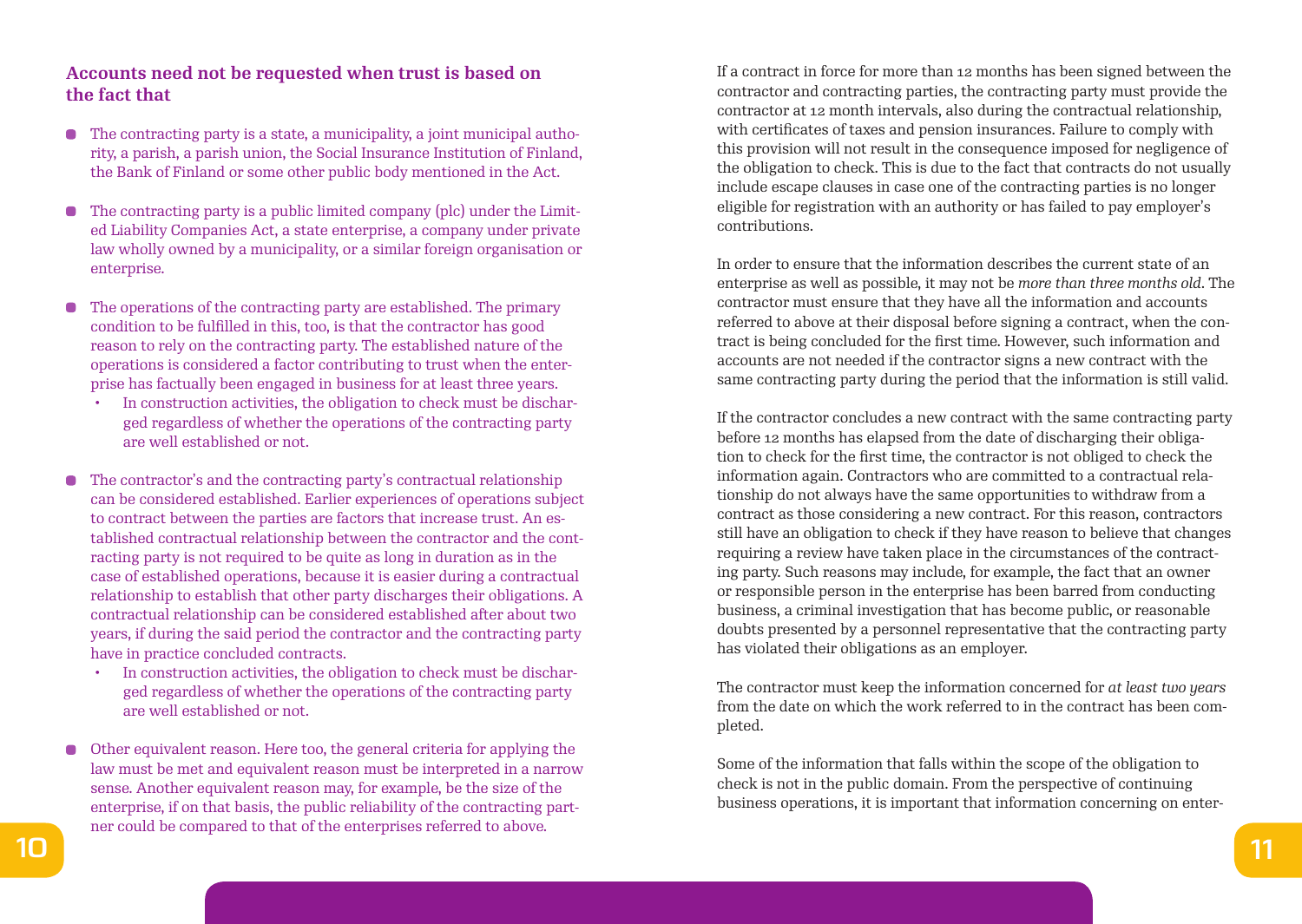prises does not spread wider than the intent of the law. For this reason the contractor or any person in their service may not disclose non-public information they have received to an outsider. Information of this kind includes information on tax payments and tax debt and on taking out pension insurances and paying pension premiums. The information may be disclosed if the contracting party him- or herself or a pertinent authority has disclosed it by virtue of law, or a pension institution has notified a credit information register.

The duty of non-disclosure also applies to non-public information that has been acquired from records where other information is kept. The party responsible for maintaining records of information can always disclose information to a contractor, provided the contractor has received consent from the party in question.

As regards non-disclosure obligation of a civil servant or other official, the provisions of the Act on the Openness of Government Activities is nevertheless applicable.

Information subject to the non-disclosure obligation may not be disclosed even after the entrepreneur or a person in their service ceases to perform the task in the course of which they have received the information. Penal provisions have been laid down for breach of the non-disclosure obligation.

## **4 Providing information to personnel representatives**

In order to fulfil the intent of the law and promote more efficient supervision it is important that representatives of personnel also have information on the use of outside labour. For this reason, the contractor is under an obligation to notify a shop steward elected on the basis of a collective agreement or, if no such representative has been elected, an elected representative under the Employment Contracts Act of any contract concerning temporary agency or subcontracted workers. Corresponding information must also be given to an occupational safety and health representative. The representatives of personnel are to request the information from the contractor, their employer.

The contractor must clarify the reason of using temporary agency work, the number of workers to be used, the identifying details of the enterprise hiring out workers or signing a subcontract, the work site, the tasks involved, the duration of the contract relating to the work, the collective agreement applicable to the employees working as temporary agency workers or under subcontract, or if there is no such agreement the principal terms of employment.

Said information does not have to be submitted if the Act is not applied due to a general provision on derogation from the scope of application. However, said information shall be provided in situations in which work conducted by a temporary agency or subcontracted workers as such falls within the scope of the Act, but a contractor does not have to request said information, for instance, in cases where the contracting party is a state or municipality or if the contractor's and the contracting party's contractual relationship can be considered established.

Notwithstanding any limitation provisions concerning the Act's scope of application, a personnel representative in a user company must always be provided with the necessary information in cases pertaining to the resolution of any disputes concerning acts or agreements relating to the temporary agency worker's wages or employment relationship. Obtaining said information is subject to the employee's authorisation.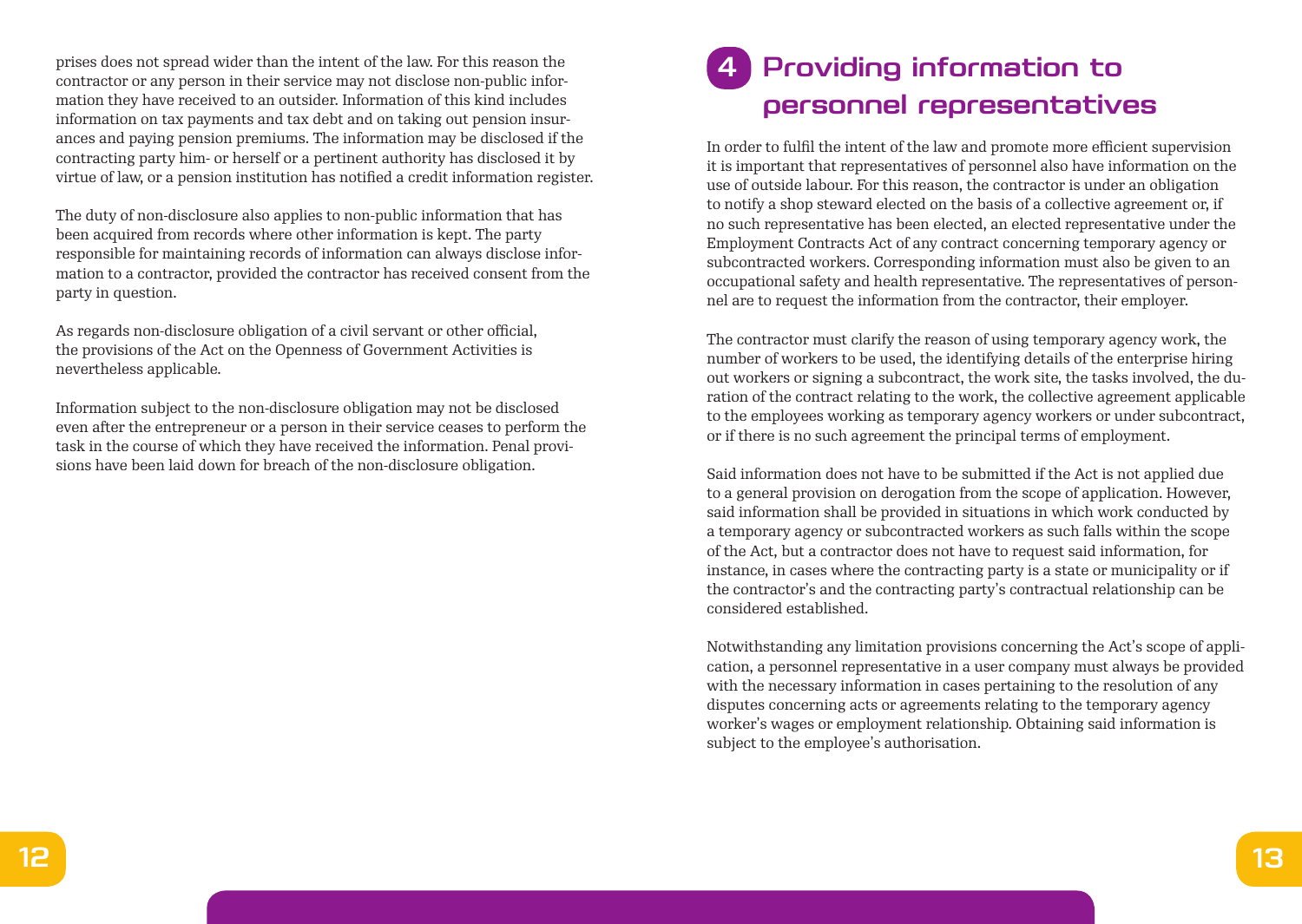## **5 Failure to discharge the obligation to check**

The consequence of failure to discharge the obligation to check is a *negligence fee*, payable by the contractor. The negligence fee is paid to the state.

#### **The negligence fee will be charged,**

- If the contractor has neglected their obligation to check.
- $\bullet$  If the contractor has signed a contract with an entrepreneur who has been barred from conducting business under the Act on Business Injunctions or with an enterprise in which a partner, member of the Board of Directors, Managing Director, or other person in a comparable position has been barred from conducting business. The Legal Register Centre keeps a register of business injunctions, and the information is also sent to the National Board of Patents and Registration of Finland by virtue of office. The register information is public and can be seen in the Extract from the Trade Register.
- If the contractor has signed a contract, despite the fact that they should have understood that the other contracting party had no intention of discharging their statutory obligations as a contracting party and as an employer. The provision applies mainly to cases where the contractor shows an indifference that is clear and easily discernible on the basis of general experience to the fact that their contracting partner does not discharge their obligations.

The minimum amount of the negligence fee is EUR 2,000 and the maximum is EUR 20,000. If the contractor has concluded a contract with a trader who has been prohibited from engaging in business, or if the contractor has entered into contract even though the contractor must have realised that the other contracting party had no intention of discharging its statutory obligations as a contracting party or as an employer, the minimum amount of the negligence fee is EUR 20,000 and the maximum EUR 65,000.

In determining the amount of the negligence fee, the factors taken into account are the degree, type and extent of the negligence, and the value of the contract between the contractor and the contracting party. Factors to be considered for lowering the negligence fee are the contractor's effort to prevent or eliminate the effects of the negligence, and those for raising the fee comprise the repeated or systematic nature of the negligence by the contractor, and other circumstances. If the negligence can be considered minor and it is reasonable considering the circumstances, the negligence fee may not be prescribed.

The amount of the negligence fee is determined by the local office of the Regional State Administrative. Before the negligence fee is imposed, the contractor must always be heard, in which case they can present the reasons that have contributed to the negligence and other factors that have influenced the matter. The Occupational Safety and Health Authority is entitled to receive the documents relating to the obligation to check from the contractor, and if necessary, a copy of these. The documents include the contract regarding subcontracting or temporary agency workers. The contractor may apply for amendment of the decision by appealing to an Administrative Court.

The right to give a decision on a negligence fee expires in two years. The date of expiry is counted from the date when the work concerned in the contract referred to in the Act has been completed. If it is suspected that the obligation to check has been violated, the matter must be dealt with urgently by the local office of the Regional State Administrative Agency.

### **6 Supervision of compliance with the Act**

Occupational safety and health authorities are responsible for supervising compliance with the Act in accordance with the Act on Occupational Safety and Health Enforcement and Cooperation on Occupational Safety and Health at Workplaces (44/2006). The occupational safety and health authorities have the right under the Act on the Supervision of Occupational Safety and Health to enter workplaces and receive the information they need for supervision. According to the Contractor's Liability Act, the right to supervise also concerns those contractors who are not employers.